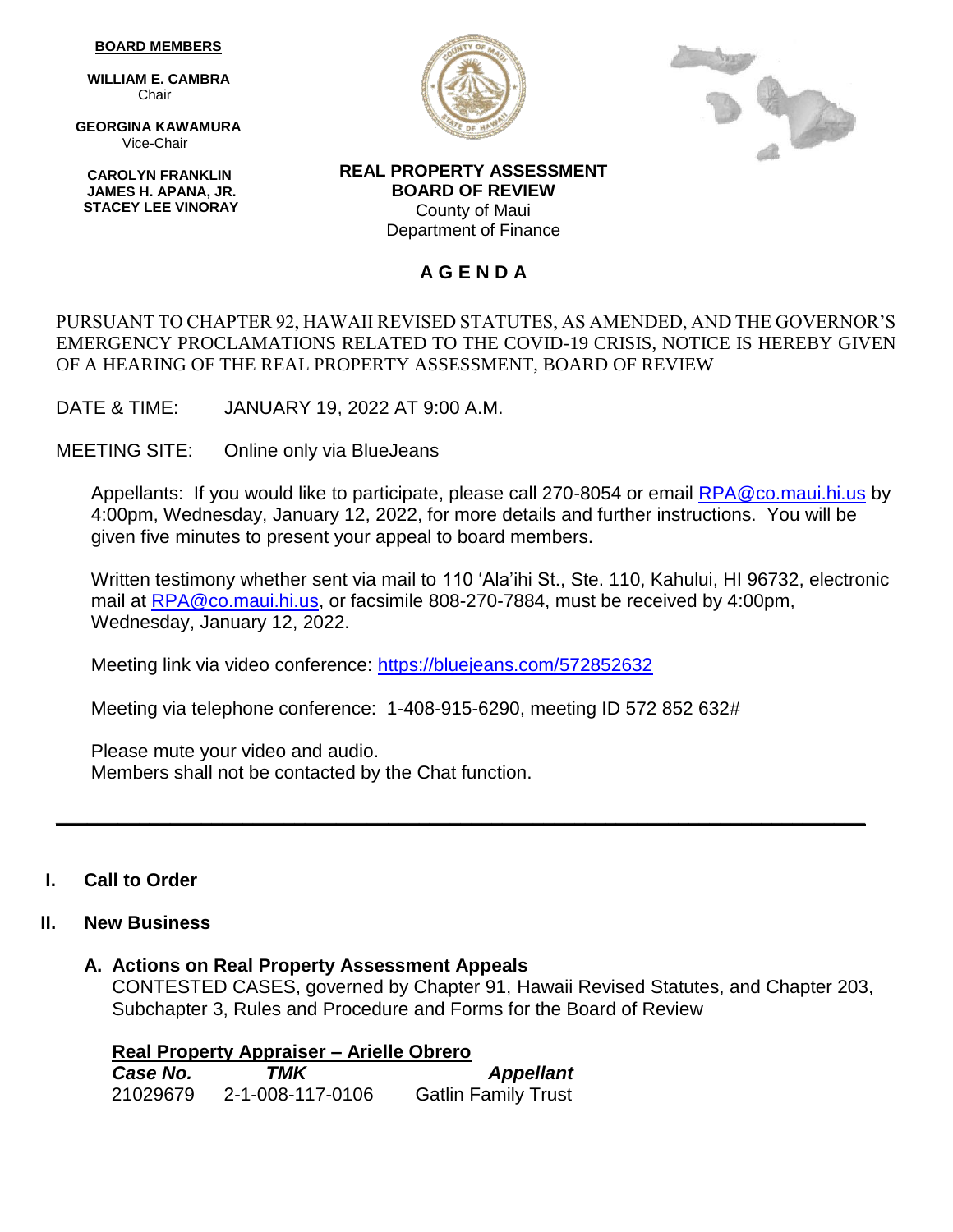# **Real Property Appraiser – Kimo Kurokawa**

| Case No. | <b>TMK</b>       | <b>Appellant</b>                         |
|----------|------------------|------------------------------------------|
| 21029755 | 4-4-008-002-0008 | Larry B Levine Trust                     |
| 21028750 | 4-4-008-002-0181 | Jack & Karen Kelley 1994 Decedents Tr    |
| 21030237 | 4-4-008-002-0337 | Humbel 2012 Revoc Trust                  |
| 21029606 | 4-4-008-022-0007 | Paula Jean Kindrachuk                    |
| 21029547 | 4-4-008-022-0047 | Vacpro, Inc                              |
| 21028649 | 4-4-008-022-0078 | <b>Utter Family Trust - Bypass Trust</b> |
| 21028709 | 4-4-008-022-0079 | <b>Benedetti Family Trust</b>            |
| 21028687 | 4-4-008-022-0086 | Ohana Properties Fam LP                  |
| 21029646 | 4-4-008-022-0091 | <b>WMJCRIST Revoc Trust</b>              |
| 21029282 | 4-4-008-022-0096 | <b>Stotts Family Trust</b>               |
| 21028652 | 4-4-008-022-0103 | Zem Real Estate Investments I, LLC       |
| 21029659 | 4-4-008-022-0118 | Jeffrey R Brown 2020 Trust               |
| 21028722 | 4-4-008-022-0120 | <b>Bruce Whitten</b>                     |
| 21029289 | 4-4-008-022-0140 | <b>Byron Norman Smith</b>                |
| 21028842 | 4-4-008-022-0149 | <b>William H Stoller Trust</b>           |
| 21029305 | 4-4-008-022-0207 | <b>Quigley Family Trust</b>              |
| 21029613 | 4-4-008-022-0209 | Madden Family 1 LLC                      |
| 21029330 | 4-4-008-022-0213 | <b>Paul David Bischoff</b>               |
| 21028705 | 4-4-008-022-0218 | <b>Greenleaf Shopping Center Inc.</b>    |
| 21029572 | 4-4-008-022-0221 | <b>Chaney Family Trust</b>               |
| 21029721 | 4-4-008-022-0227 | <b>Thomas James Chandler</b>             |
| 21028703 | 4-4-008-022-0230 | S K Josefsberg Trust                     |
| 21028715 | 4-4-008-022-0236 | Lacy B Herrmann Tr For Diana             |
| 21028723 | 4-4-008-022-0239 | D E Oconnor & C D Holladay-Oconnor Tr    |
| 21028752 | 4-4-008-022-0251 | Cynthia Libuit                           |
| 21028653 | 4-4-008-022-0255 | Regan Angela Torretta                    |
| 21028763 | 4-4-008-022-0257 | <b>Harper Family Trust</b>               |
| 21028811 | 4-4-008-022-0259 | Ralph Vincent Zerbonia                   |
| 21028654 | 4-4-008-022-0261 | Paul Richard Hooper                      |
| 21029640 | 4-4-008-022-0263 | Betty J. Cantera Revoc Trust             |
| 21028877 | 4-4-008-022-0038 | Kaanapali Alii - 172 Partners LLC        |
| 21028899 | 4-4-008-022-0040 | E2L LLC                                  |
| 21028814 | 4-4-008-022-0156 | <b>Ted Limited Partnership-B</b>         |
| 21028791 | 4-4-008-022-0162 | <b>Ted Limited Partnership-A</b>         |
| 21028903 | 4-4-008-022-0173 | <b>Ted Limited Partnership-A</b>         |